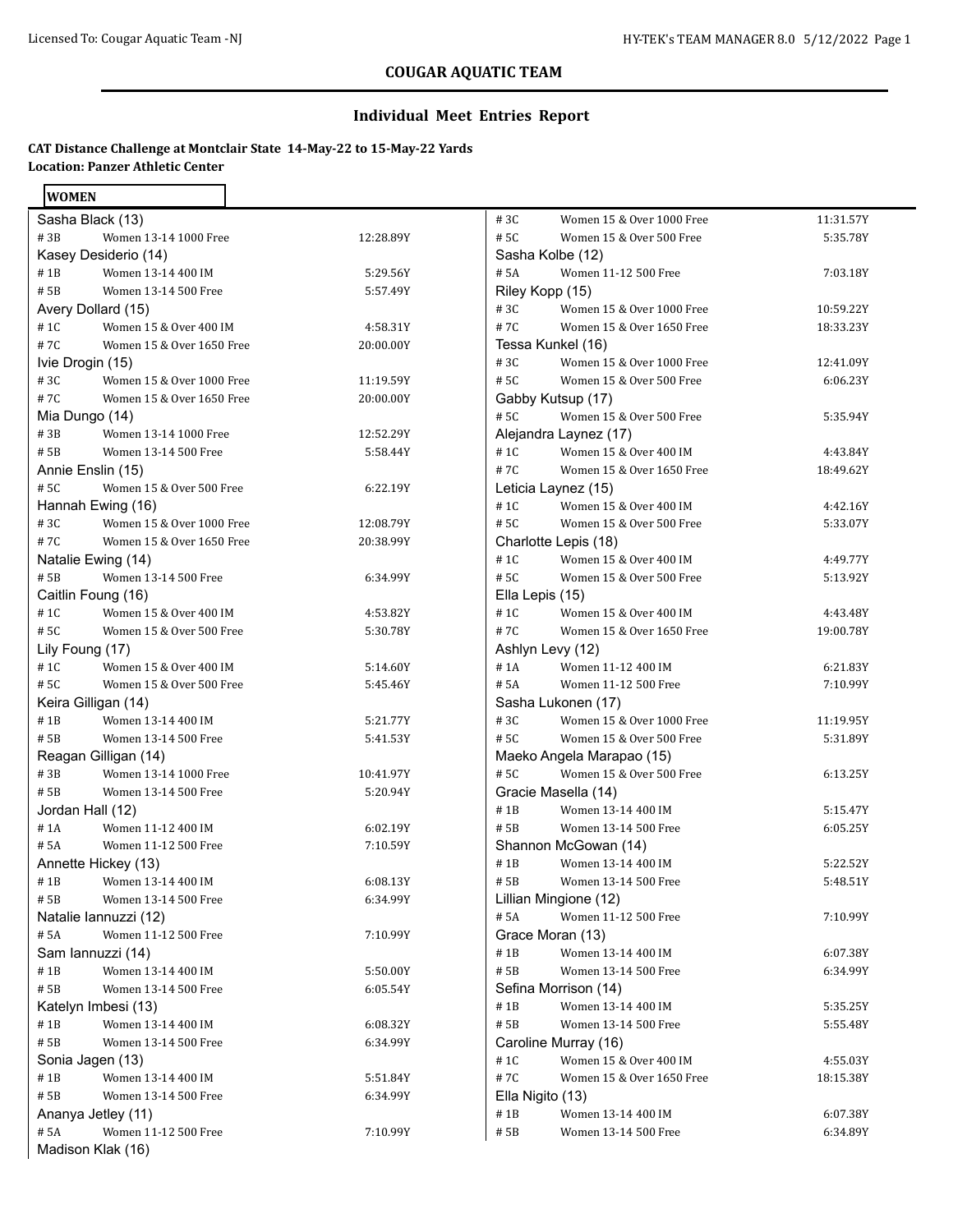## **COUGAR AQUATIC TEAM**

### **Individual Meet Entries Report**

### **CAT Distance Challenge at Montclair State 14-May-22 to 15-May-22 Yards**

 $\overline{\phantom{0}}$ 

| <b>WOMEN</b> |                           |           |
|--------------|---------------------------|-----------|
|              | Hailey Oosterwyk (17)     |           |
| #5C          | Women 15 & Over 500 Free  | 5:40.78Y  |
|              | Vivianna Ramos (13)       |           |
| # 1 B        | Women 13-14 400 IM        | 6:02.69Y  |
| # 5B         | Women 13-14 500 Free      | 6:34.25Y  |
|              | Amanda Rohde (17)         |           |
| #3C          | Women 15 & Over 1000 Free | 10:57.83Y |
| # 5C         | Women 15 & Over 500 Free  | 5:22.75Y  |
|              | Ashley Rohde (14)         |           |
| # 5B         | Women 13-14 500 Free      | 6:34.99Y  |
|              | Caroline Rosiecki (15)    |           |
| # 1C         | Women 15 & Over 400 IM    | 5:58.99Y  |
| # 5C         | Women 15 & Over 500 Free  | 5:35.96Y  |
|              | Kailey Ross (16)          |           |
| # 1C         | Women 15 & Over 400 IM    | 4:50.86Y  |
| #7C          | Women 15 & Over 1650 Free | 20:12.70Y |
|              | Schuyler Ross (18)        |           |
| #5C          | Women 15 & Over 500 Free  | 5:09.08Y  |
|              | Margaret Sawa (15)        |           |
| # 1C         | Women 15 & Over 400 IM    | 5:05.73Y  |
| #7C          | Women 15 & Over 1650 Free | 20:00.00Y |
|              | Lauren Wall (16)          |           |
| #3C          | Women 15 & Over 1000 Free | 12:41.09Y |
| # 5C         | Women 15 & Over 500 Free  | 6:16.92Y  |
|              | Maren Wheeler (14)        |           |
| #1B          | Women 13-14 400 IM        | 6:09.09Y  |
| # 5B         | Women 13-14 500 Free      | 6:34.25Y  |
|              | Alexa Whitworth (13)      |           |
| # 5B         | Women 13-14 500 Free      | 6:31.16Y  |
|              | Madeleine Young (15)      |           |
| # 1C         | Women 15 & Over 400 IM    | 4:59.07Y  |
| # 5C         | Women 15 & Over 500 Free  | 5:38.71Y  |
|              | Sophie Zuluaga (14)       |           |
| #3B          | Women 13-14 1000 Free     | 12:20.21Y |
| # 7B         | Women 13-14 1650 Free     | 20:45.99Y |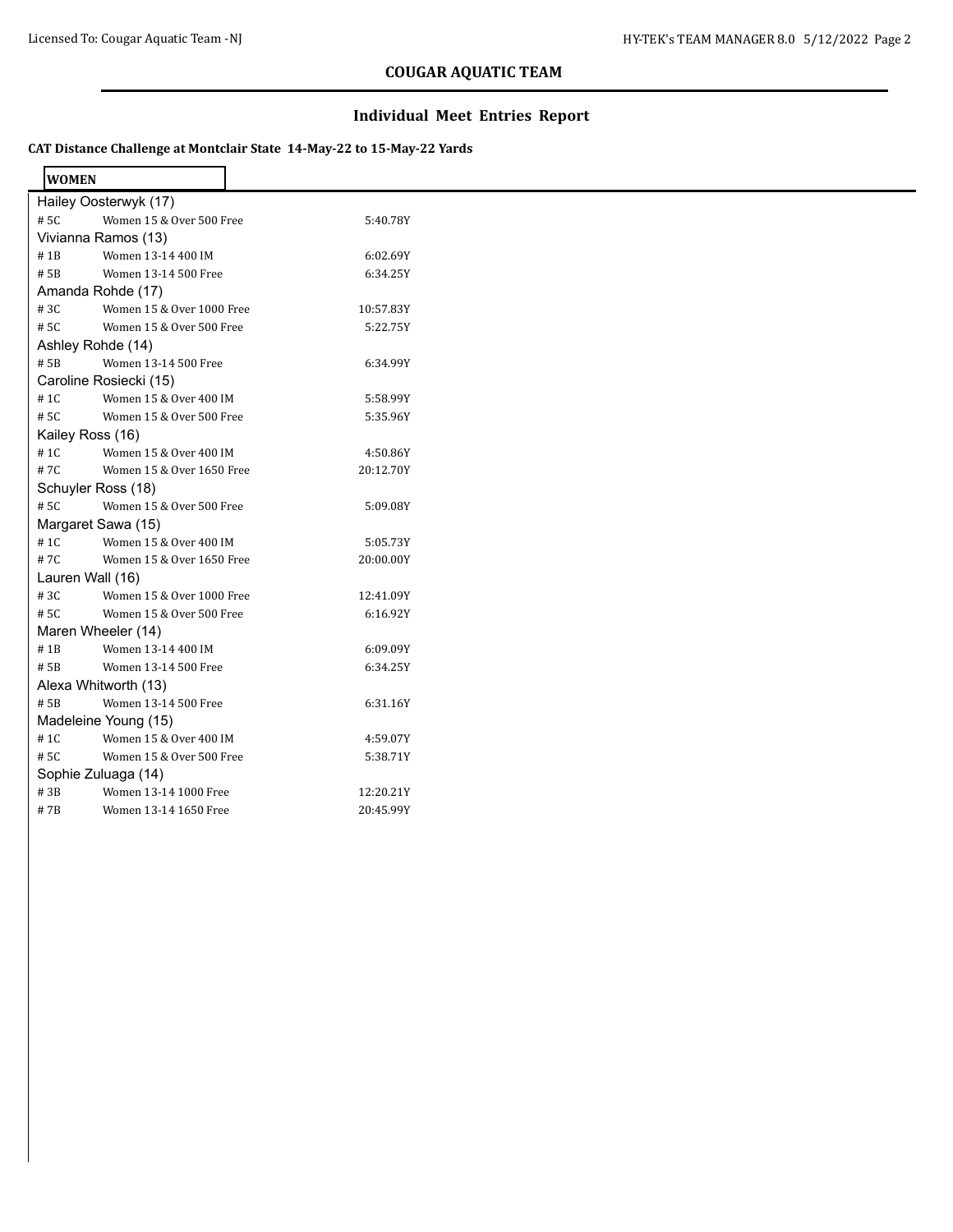## **COUGAR AQUATIC TEAM**

### **Individual Meet Entries Report**

### **CAT Distance Challenge at Montclair State 14-May-22 to 15-May-22 Yards**

| <b>MEN</b>              |                               |           |                    |                              |           |
|-------------------------|-------------------------------|-----------|--------------------|------------------------------|-----------|
| Hayden Abfier (15)      |                               |           | #4B                | Men 13-14 1000 Free          | 11:05.17Y |
| #2C                     | Men 15 & Over 400 IM          | 5:20.00Y  | # 6B               | Men 13-14 500 Free           | 5:26.78Y  |
| #6C                     | Men 15 & Over 500 Free        | 5:27.83Y  | #8B                | Men 13-14 1650 Free          | 20:20.29Y |
|                         | Alexander Buftea Jimenez (14) |           |                    | Christopher Mattesky (15)    |           |
| #2B                     | Men 13-14 400 IM              | 4:47.58Y  | #2C                | Men 15 & Over 400 IM         | 5:43.19Y  |
| #6B                     | Men 13-14 500 Free            | 5:18.57Y  | Simon Maza (13)    |                              |           |
| Karl Burghardt (15)     |                               |           | #4B                | Men 13-14 1000 Free          | 12:29.49Y |
| #2C                     | Men 15 & Over 400 IM          | 4:40.47Y  | # 6B               | Men 13-14 500 Free           | 6:33.19Y  |
| #6C                     | Men 15 & Over 500 Free        | 5:21.53Y  |                    | Leonardo McCormick (13)      |           |
| Raghav Cholappadi (18)  |                               |           | #4B                | Men 13-14 1000 Free          | 11:22.58Y |
| #2C                     | Men 15 & Over 400 IM          | 4:32.56Y  | #8B                | Men 13-14 1650 Free          | 20:20.29Y |
| #6C                     | Men 15 & Over 500 Free        | 5:36.24Y  | Eli Muldoon (16)   |                              |           |
| Nicolas Costantini (13) |                               |           | #2C                | Men 15 & Over 400 IM         | 4:41.88Y  |
| #2B                     | Men 13-14 400 IM              | 6:04.29Y  | #8C                | Men 15 & Over 1650 Free      | 19:00.78Y |
| Matthew Czerwinski (14) |                               |           | Daniel Murray (13) |                              |           |
| #2B                     | Men 13-14 400 IM              | 5:30.25Y  | #4B                | Men 13-14 1000 Free          | 12:29.49Y |
| #6B                     | Men 13-14 500 Free            | 5:55.55Y  | # 6B               | Men 13-14 500 Free           | 6:33.19Y  |
| Cole Desiderio (12)     |                               |           | Max Pearson (14)   |                              |           |
| # 2A                    | Men 11-12 400 IM              | 5:58.99Y  | #2B                | Men 13-14 400 IM             | 5:02.58Y  |
| #6A                     | Men 11-12 500 Free            | 6:00.78Y  | #6B                | Men 13-14 500 Free           | 5:53.26Y  |
| Troy Dibble (15)        |                               |           | Kyle Phillips (14) |                              |           |
| #2C                     | Men 15 & Over 400 IM          | 5:15.26Y  | # 2B               | Men 13-14 400 IM             | 4:53.12Y  |
| #8C                     | Men 15 & Over 1650 Free       | 19:30.99Y | # 6B               | Men 13-14 500 Free           | 4:59.11Y  |
| Bryan Dos Santos (12)   |                               |           |                    | Matthew Piacentini (16)      |           |
| # 2A                    | Men 11-12 400 IM              | 5:35.50Y  | #2C                | Men 15 & Over 400 IM         | 4:29.34Y  |
| # 6A                    | Men 11-12 500 Free            | 5:57.50Y  | #6C                | Men 15 & Over 500 Free       | 5:15.14Y  |
| Ron Feldman (14)        |                               |           | Maximo Rivera (12) |                              |           |
| #2B                     | Men 13-14 400 IM              | 5:06.34Y  | # 2A               | Men 11-12 400 IM             | 6:36.19Y  |
| #6B                     | Men 13-14 500 Free            | 5:50.07Y  | # 6A               | Men 11-12 500 Free           | 7:10.89Y  |
| Lucas Foung (14)        |                               |           | Parker Sabia (14)  |                              |           |
| #4B                     | Men 13-14 1000 Free           | 11:13.35Y | #4B                | Men 13-14 1000 Free          | 12:29.49Y |
| #6B                     | Men 13-14 500 Free            | 5:50.00Y  |                    | Jasper Schnieders-Smith (15) |           |
| Luke Gardner (14)       |                               |           | #2C                | Men 15 & Over 400 IM         | 5:00.78Y  |
| # 2B                    | Men 13-14 400 IM              | 4:55.82Y  | #6C                | Men 15 & Over 500 Free       | 5:01.89Y  |
| #6B                     | Men 13-14 500 Free            | 5:41.24Y  |                    | David Slowinski (16)         |           |
| Ari Glasman (14)        |                               |           | #2C                | Men 15 & Over 400 IM         | 4:37.34Y  |
| #4B                     | Men 13-14 1000 Free           | 11:03.42Y | #6C                | Men 15 & Over 500 Free       | 4:55.90Y  |
| # 6B                    | Men 13-14 500 Free            | 5:24.44Y  | Mark Suarez (13)   |                              |           |
| Henry Goodwin (14)      |                               |           | # 2B               | Men 13-14 400 IM             | 5:01.47Y  |
| #2B                     | Men 13-14 400 IM              | 5:40.55Y  | # 6B               | Men 13-14 500 Free           | 6:33.19Y  |
| #6B                     | Men 13-14 500 Free            | 5:35.15Y  |                    | Chase Thomas (15)            |           |
| Brendan Guiliano (17)   |                               |           | # 2C               | Men 15 & Over 400 IM         | 5:43.19Y  |
| # 2C                    | Men 15 & Over 400 IM          | 4:21.43Y  | #6C                | Men 15 & Over 500 Free       | 6:01.69Y  |
| #6C                     | Men 15 & Over 500 Free        | 5:14.90Y  | Finn Tobin (14)    |                              |           |
| David Hanin (12)        |                               |           | # 2B               | Men 13-14 400 IM             | 5:55.25Y  |
| # 2A                    | Men 11-12 400 IM              | 6:36.19Y  | # 6B               | Men 13-14 500 Free           | 5:57.29Y  |
| # 6A                    | Men 11-12 500 Free            | 7:10.99Y  |                    | Kevin Whitworth (18)         |           |
| Aryan Kapoor (16)       |                               |           | # 2C               | Men 15 & Over 400 IM         | 4:31.42Y  |
| # 2C<br>#6C             | Men 15 & Over 400 IM          | 4:53.64Y  | #6C                | Men 15 & Over 500 Free       | 4:39.12Y  |
|                         | Men 15 & Over 500 Free        | 5:20.78Y  |                    | Tristen Whitworth (16)       |           |
| Angel Laynez (18)       |                               |           | #4C                | Men 15 & Over 1000 Free      | 10:04.23Y |
| # 2C<br>#6C             | Men 15 & Over 400 IM          | 5:00.78Y  | #6C                | Men 15 & Over 500 Free       | 4:51.30Y  |
|                         | Men 15 & Over 500 Free        | 4:58.49Y  |                    |                              |           |
| Alex Makovsky (14)      |                               |           |                    |                              |           |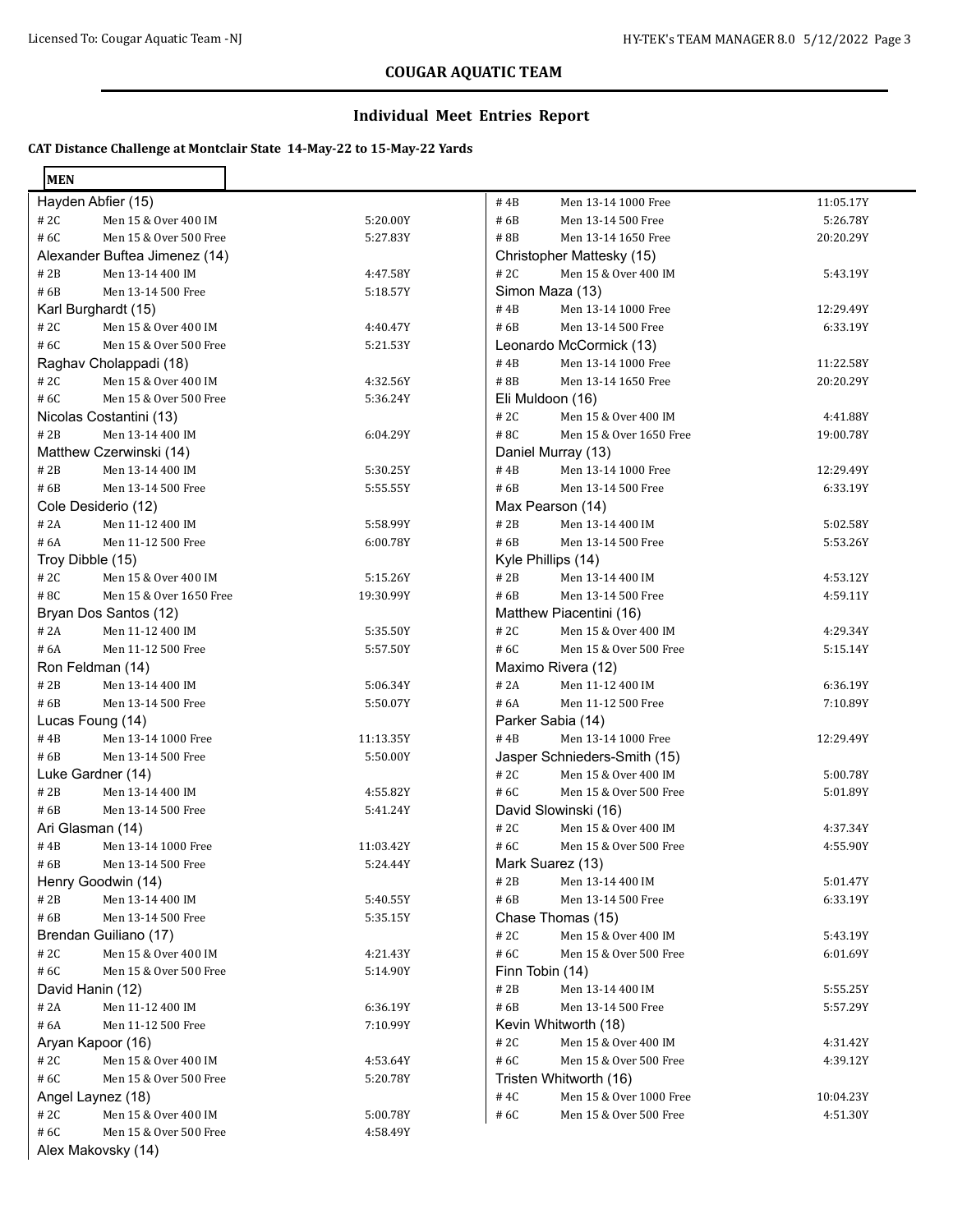$\mathbf{r}$ 

# **COUGAR AQUATIC TEAM**

### **Individual Meet Entries Report**

#### **CAT Distance Challenge at Montclair State 14-May-22 to 15-May-22 Yards**

| <b>IMEN</b>   |                        |          |
|---------------|------------------------|----------|
|               | Fabio Yepez (16)       |          |
| # 2C          | Men 15 & Over 400 IM   | 5:43.19Y |
| # 6C          | Men 15 & Over 500 Free | 6:01.69Y |
| Ji Zarah (12) |                        |          |
| # 6A          | Men 11-12 500 Free     | 7:10.89Y |

 $\overline{\phantom{0}}$